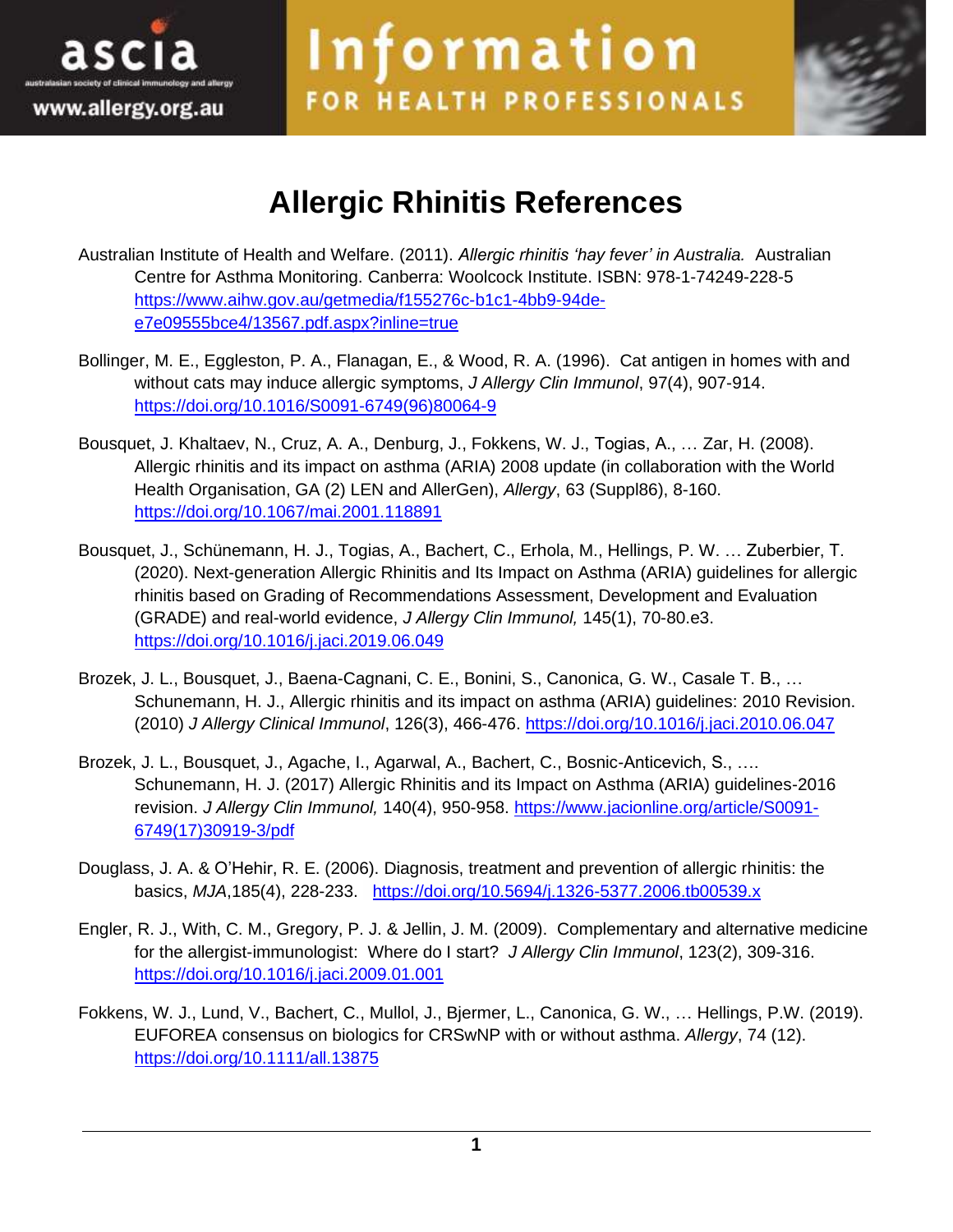- Giavina-Bianchi, P., Vivolo Aun, M., Takejima, P., Kalil, J., & Câmara Agondi, R. (2016). United airway disease: current perspectives. J Asthma Allergy, 9, 93-100. <https://dx.doi.org/10.2147%2FJAA.S81541>
- Hellings, P. W., & Fokkens, W. J. (2006). Allergic rhinitis and its impact on otorhinolaryngology, *Allergy,* 61(6), 656-664. <https://doi.org/10.1111/j.1398-9995.2006.01109.x>
- Keat, K. (2012). Alleviating allergic rhinoconjunctivitis. A task for all seasons. *Medicine Today* 13(10), 44-50. [https://medicinetoday.com.au/2012/october/feature-article/alleviating-allergic](https://medicinetoday.com.au/2012/october/feature-article/alleviating-allergic-rhinoconjunctivitis-task-all-seasons)[rhinoconjunctivitis-task-all-seasons](https://medicinetoday.com.au/2012/october/feature-article/alleviating-allergic-rhinoconjunctivitis-task-all-seasons)
- Meltzer, E. O., Malmstrom, K., Lu, S., Prenner, B. M., Wei, L. X., Weinstein, S. F., Wolfe, J. D., & Reiss, T. F. (2000). Concomitant montelukast and loratadine as treatment for seasonal allergic rhinitis: a randomised trial, placebo-controlled clinical trial, *J Allergy Clin Immunol*, 105(5), 917-922. [https://www.jacionline.org/article/S0091-6749\(00\)80014-7/pdf](https://www.jacionline.org/article/S0091-6749(00)80014-7/pdf)
- Mullins, R. (2010). Allergic rhinitis: mimics and therapeutic options, *Medicine Today*, 11(9), 40-49. [https://medicinetoday.com.au/2010/september/feature-article/allergic-rhinitis-mimics-and](https://medicinetoday.com.au/2010/september/feature-article/allergic-rhinitis-mimics-and-therapeutic-options)[therapeutic-options](https://medicinetoday.com.au/2010/september/feature-article/allergic-rhinitis-mimics-and-therapeutic-options)
- Nathan, R. A. (2007). The burden of allergic rhinitis, *Allergy Asthma Proc*, 28(1), 3-9. <https://doi.org/10.2500/aap.2007.28.2934>
- Ragg, M. (1996). *The Low Allergy Garden*. ISBN:9780733602658
- Rimmer, J., & Ruhno, J. W. (2006). Rhinitis and asthma: united airway disease, *MJA*, 185(10), 565–571. <https://www.ncbi.nlm.nih.gov/pubmed/17115970>
- Scadding, G. K. Durham, S. R., Mirakian, R., Jones, N. S., Leech, S. C., Farooque, S., … Nasser, S. M. (2008). BSACI guidelines for the management of allergic and non-allergic rhinitis. *Clin Exp Allergy,* 38(1),19-42. <https://onlinelibrary.wiley.com/doi/epdf/10.1111/j.1365-2222.2007.02888.x>
- [Scadding, G. K.](https://www.ncbi.nlm.nih.gov/pubmed/?term=Scadding%20GK%5BAuthor%5D&cauthor=true&cauthor_uid=30239057), [Kariyawasam, H. H.](https://www.ncbi.nlm.nih.gov/pubmed/?term=Kariyawasam%20HH%5BAuthor%5D&cauthor=true&cauthor_uid=30239057), [Scadding, G.](https://www.ncbi.nlm.nih.gov/pubmed/?term=Scadding%20G%5BAuthor%5D&cauthor=true&cauthor_uid=30239057), [Mirakian, R.](https://www.ncbi.nlm.nih.gov/pubmed/?term=Mirakian%20R%5BAuthor%5D&cauthor=true&cauthor_uid=30239057), [Buckley, R. J.](https://www.ncbi.nlm.nih.gov/pubmed/?term=Buckley%20RJ%5BAuthor%5D&cauthor=true&cauthor_uid=30239057), [Dixon, T.](https://www.ncbi.nlm.nih.gov/pubmed/?term=Dixon%20T%5BAuthor%5D&cauthor=true&cauthor_uid=30239057), […Clark, A.](https://www.ncbi.nlm.nih.gov/pubmed/?term=Clark%20AT%5BAuthor%5D&cauthor=true&cauthor_uid=30239057)  [T.](https://www.ncbi.nlm.nih.gov/pubmed/?term=Clark%20AT%5BAuthor%5D&cauthor=true&cauthor_uid=30239057) (2017). BSACI guideline for the diagnosis and management of allergic and non-allergic rhinitis (Revised Edition 2017; First edition 2007). *[Clin Exp Allerg](https://www.ncbi.nlm.nih.gov/pubmed/30239057)*y. 47(7), 856-889. <https://onlinelibrary.wiley.com/doi/abs/10.1111/cea.12953>
- Settipane, R.A., Lieberman P. (2001). Update on nonallergic rhinitis. *Ann Allergy Asthma Immunol*, 86(5), 494-507. [https://doi.org/10.1016/S1081-1206\(10\)62896-7](https://doi.org/10.1016/S1081-1206(10)62896-7)
- Simons, F.E.R., (1994). Ancestors of Allergy. New York, NY: Global Medical Communications. ISBN: 096393886X, 9780963938862
- Spector, S.L. (1997). Overview of comorbid associations of allergic rhinitis. *J Allergy Clin Immunol*, 99(2), S773-780. [https://www.jacionline.org/article/S0091-6749\(97\)70126-X/pdf](https://www.jacionline.org/article/S0091-6749(97)70126-X/pdf)